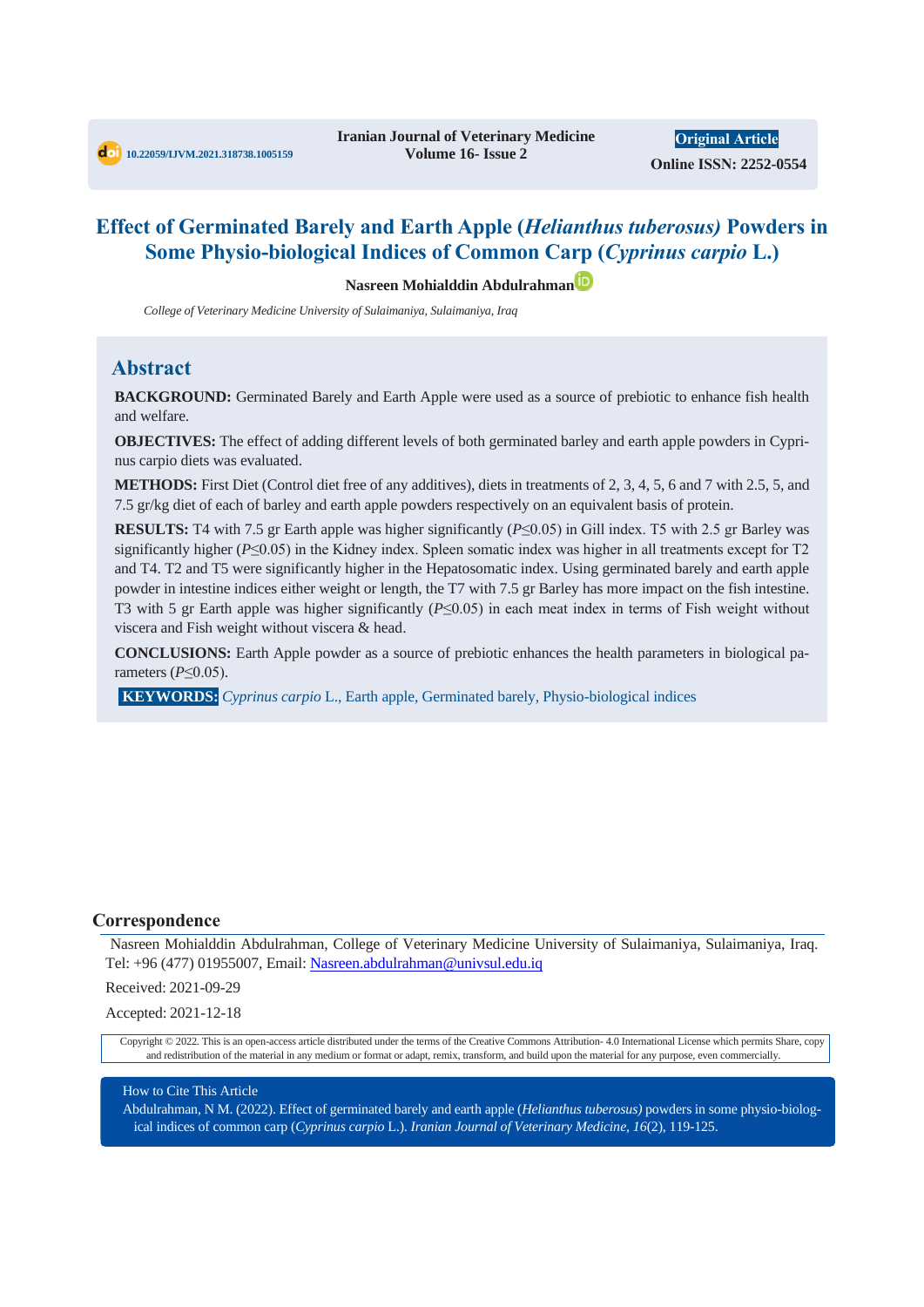# **Introduction**

Carp is one of the most popular farmed fish in the world. Its breeding distribution in the world includes almost any region that is warm enough. Carp breeding in Asia is developing rapidly. Over the past two decades, production has grown by an average of 12% a year. Carp products more than 70% of aquaculture volume in Asia and the world and is considered the main source of fish protein production. Meanwhile, carp farming can play a decisive role in the prosperity of the communities' economy, and its breeding is of particular importance (Abilov *et al.*, 2021)

Prebiotics are non-digestible food items that have beneficial effects like supporting the survival or continuation of probiotic strains, enhancing host mechanisms for protection, boosting tolerance to multiple health conditions, and complications with the human gastrointestinal tract. Prebiotics are carbohydrates, classifiable according to their molecular size or the number of saccharide units into monosaccharides, oligosaccharides, or polysaccharides. If the use of prebiotics leads to a clearer manifesting of health responses in fish, then prebiotics may be capable of enhancing the efficacy and sustainability of aquaculture production (Ringø *et al.*, 2010).

Prebiotics are new functional food products consisting of oligosaccharides that may stimulate the development of the beneficial microorganism or probiotics known as soluble dietary fiber (Rastall, 2000). Prebiotics are one of the therapeutic substitutes, non-viable food ingredients that are fermented by probiotics or protective bacteria that resist digestion in the upper gut. In a study by Tuohy *et al.*, prebiotics were characterized by their unique property of selective fermentation by bifidobacteria- /lactobacilli inside the gut micro-flora from other dietary fibers (2005). By encouraging bifidobacteria and/or lactobacilli colonies and increasing calcium and mineral absorption, prebiotics may enhance colon health (Gonzalez *et al.*, 2020). Most prebiotics are the non-digestible oligosaccharides, i.e., galactooligosaccharides (GOS), fructo-oligosaccharides (FOS), isomalto-oligosaccharides (IMO), xylo-oligosaccharides (XOS), soybean oligosaccharides (SOS), except for polysaccharide-inulin (Vernazza *et al.*, 2006; Wichienchot *et al.*, 2015).

Jerusalem artichoke (*Helianthus tuberosus*) belonging to the family of Asteraceae, used commercially in the production of prebiotics, *J. artichok*e tuber contains 13%–18% carbohydrates, of which about 80% are inulin-type fructans, 10%–13% are sucrose, 3.5%–5% are reducing sugars, 10%– 17% are proteins and 0.8%– 0.9% are important minerals including K, Ca, P, Fe, Zn, Mg, Na, Cu and Mn (Barta and Pátkai 2007).

To expand the food industry and enhance host health, H. tuberosus fructo-oligosaccharides can have greater stability in developing probiotics and acids. It can be seen as a possible source of highyielding oligosaccharides for commercial prebiotic development (Ali *et al.*, 2016). *H. tuberosus* tubers primarily contain two carbohydrate forms, inulin, and sugar (fructose and glucose). They are functional foods that aim to provide more health benefits, as well as basic, which is the nutritional value in foods depending on the specialized products that may be their contribution to disease prevention or improving health or support the structure or function of the body (Agriculture & Agri-Food, 2015).

As a functional food ingredient, inulin is a fascinating compound from a bio-refinery point of view. It adds to the organoleptic properties of food, increases foam, emulsion consistency, and has fat-like characteristics when used as a gel in water. It has been shown that inulin and oligo-fructose stimulate the body's immune systems, increase calcium absorption, and reduce the content of triglycerides and fatty acids in the blood serum. It modulates insulin and glucagon hormone levels and reduces the occurrence of colon cancer (Johansson *et al.*, 2015).

Germinated barley food items are a prebiotic substance derived from germinated barley aleurone and scutellum fractions and consist of insoluble protein rich in glutamine and dietary fiber. The study of Faghfoori *et al.*, (2014) shows that GBF intake along with routine medicine in inflammation attenuates, efficient and healthy therapies and has a biological anti-inflammatory mechanism of GBF action. Using germinated barely and earth apple *Helianthus tuberosus* powders as a source of prebiotic were tested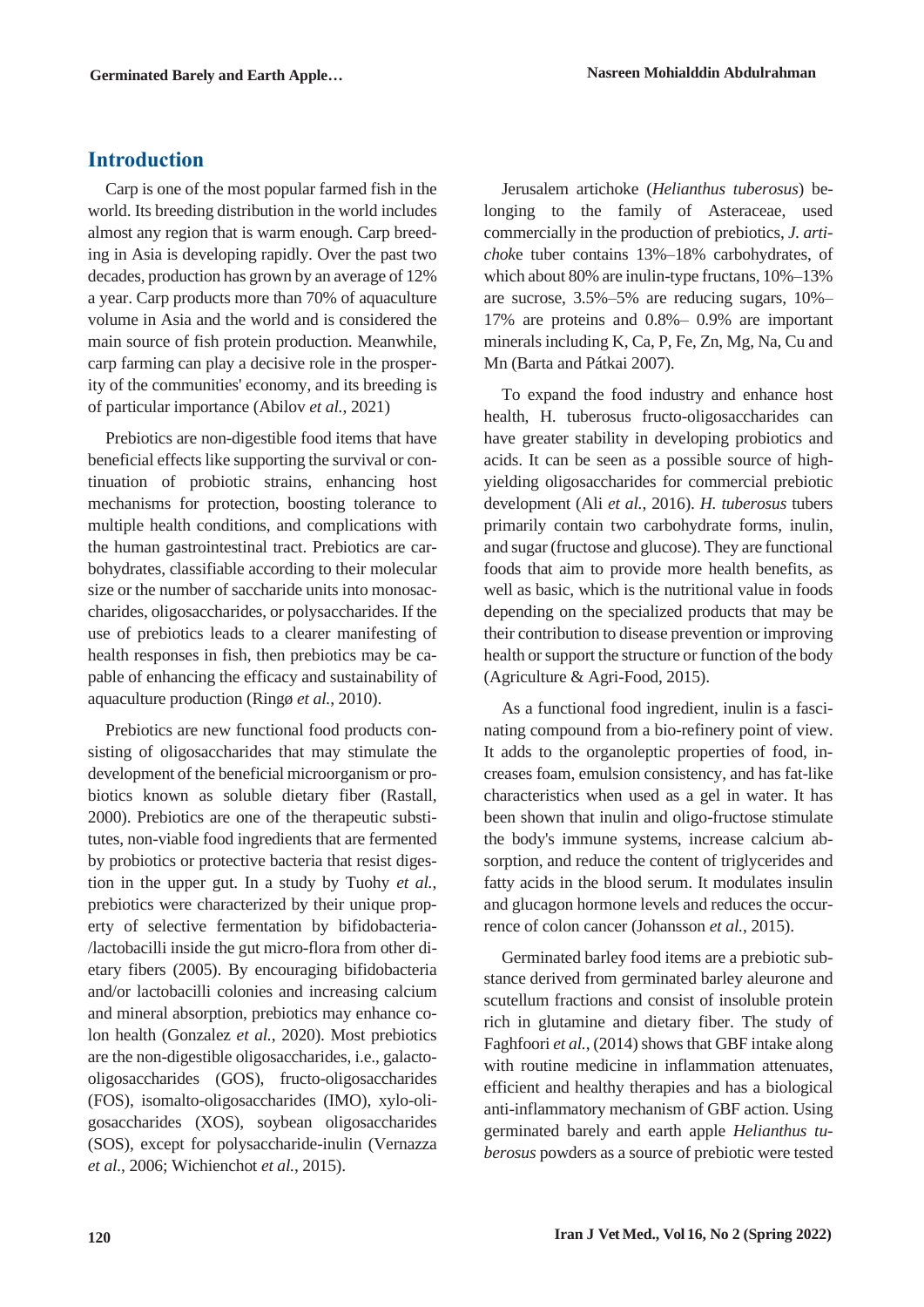by the physiological indices in common carp *Cyprinus carpio* L.

# **Materials and Methods**

### **Experimental Diet**

Focused on the proximate composition of the food ingredients, seven groups of diets were prepared. First Diet (Control diet free of any additives), diets in treatments of 2, 3, 4, 5, 6, and 7 with 2.5, 5, and 7.5 gr/kg diet of barley and earth apple powders respectively on an equivalent basis of protein.

Common carp: Aquariums were randomly assigned to *C. carpio* L. with an average weight of 34.71 gr from a fish farm situated in Kirkuk/ Iraq. (Seven fish/aquarium). Each treatment was represented in three aquaria (3 replicates/7 fish in each replicate).

Experimental system: The research facility consisted of 21 aquaria. (60 litter each). Aerated and dechlorinated tap water was supplied to each aquarium, stored in tanks for 24 hours, and aerated by air pumps (Model-Rina 301) during the experimental period. By incorporating new well-aerated fresh water, the water level was held to a set level for 12 weeks.

### **Physio- Biological Parameters**

Fish samples were scarified and the stomach, and liver and other organs to be measured at once were soon opened for removal. The gonad and liver indices were calculated as follow according to Abdulrahman *et al.*, (2018):

Hepatosomatic index (HI)  $% = 100$  x Liver weight (g)/body weight (gr)

Spleen somatic index  $(SI) = 100$  x Spleen weight / body weight (gr)

Gill index  $(GI) = 100$  x Gill weight / body weight (gr)

Kidney index  $(KI) = 100$  x Kidney weight / body weight (gr)

Condition factor  $(K)$  = Fish weight/ Total length<sup>3</sup>

Intestine index% =  $100 \times$  Intestine weight (gr)/body weight (gr)

Intestine length index= 100 x Intestine length / body weight (gr)

#### **Statistical Analysis**

Statistical analyses were carried out using the two-way classification of the Analysis of variation (ANOVA) and the multiple Range Evaluation of Duncan, to determine variations between the means of treatment at the relevance rate of P-value  $< 0.05$ . The standard errors of treatment means were also estimated. All statistics were carried out using Statistical Analysis System (SAS program, 2004).

## **Results**

T4 with 7.5 gr Earth apple was higher significantly in Gill index, T5 with 2.5 gr Barley was significantly higher in Kidney index, Spleen somatic index was higher in all treatments except T2 and T4. T2 and T5 were significantly higher (*P*≤0.05) in Hepatosomatic index as shown in [Table 1.](#page-2-0)

| <b>Treatments</b>   | <b>Gill index</b> | <b>Kidney index</b> | <b>Spleensomatic index</b> | <b>Hepatosomatic index</b> |
|---------------------|-------------------|---------------------|----------------------------|----------------------------|
| <b>T1</b>           | 2.877             | 0.438               | 0.261                      | 2.397                      |
| <b>Control</b>      | abc $\pm$ 0.210   | $d \pm 0.017$       | $b \pm 0.045$              | bc $\pm 0.173$             |
| <b>T2</b>           | 3.506             | 0.718               | 0.406                      | 3.242                      |
| $2.5$ g Earth apple | ab $\pm 0.311$    | $b \pm 0.079$       | $a \pm 0.058$              | $a \pm 0.156$              |
| T3                  | 2.816             | 0.554               | 0.263                      | 3.034                      |
| 5 g Earth apple     | $c \pm 0.146$     | $cd \pm 0.028$      | $b \pm 0.044$              | abc $\pm 0.460$            |
| <b>T4</b>           | 3.550             | 0.657               | 0.405                      | 3.188                      |
| 7.5 g Earth apple   | $a \pm 0.206$     | $bc \pm 0.011$      | $a \pm 0.023$              | ab $\pm 0.318$             |
| <b>T5</b>           | 3.425             | 0.967               | 0.364                      | 3.672                      |
| 2.5 g Barley        | abc $\pm$ 0.224   | $a \pm 0.027$       | ab $\pm 0.045$             | $a \pm 0.138$              |
| T6                  | 2.831             | 0.736               | 0.350                      | 2.202                      |
| 5 g Barley          | $bc \pm 0.023$    | $b \pm 0.044$       | ab $\pm 0.040$             | $c \pm 0.018$              |
| T7                  | 2.805             | 0.816               | 0.378                      | 2.872                      |
| 7.5 g Barley        | $c = 0.185$       | $b = 0.074$         | ab $\pm 0.014$             | abc $\pm 0.289$            |

<span id="page-2-0"></span>**Table 1.** Effect of adding germinated barely and earth apple powders in some physio-biological parameters of common carp

Means with same letters have different significant  $(P \le 0.05)$ .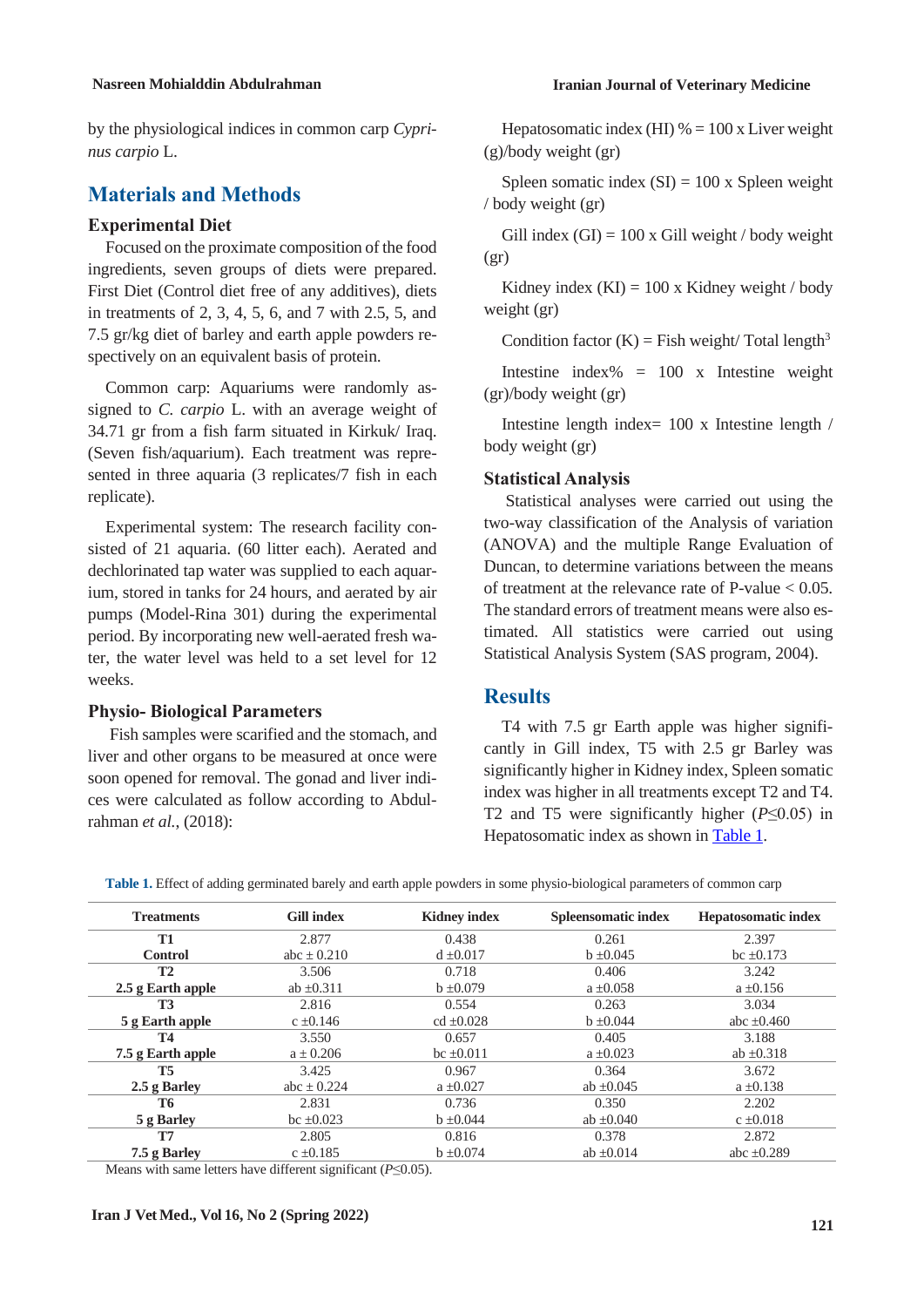### **Germinated Barely and Earth Apple… Nasreen Mohialddin Abdulrahman**

[Table 2](#page-3-0) illustrates the effect of using germinated barely and earth apple powder in intestine indices either weight or length, the T7 with 7.5 gr Barley have

the more effect on fish intestine. No significant differences (*P*≤0.05) occurred in condition factor.

<span id="page-3-0"></span>**Table 2.** Effect of adding germinated barely and earth apple powders in condition factor, intestine length and weight index of common carp

| <b>Treatments</b>              | <b>Intestine length index</b> | Intestine weight index | <b>Condition factor</b> |
|--------------------------------|-------------------------------|------------------------|-------------------------|
| <b>T1</b><br><b>Control</b>    | 173.775 b $\pm$ 1.900         | 4.197 b $\pm$ 0.088    | 1.592 $a \pm 0.047$     |
| T2<br>2.5 g Earth apple        | $194.635$ ab $+6.252$         | 3.509 b $\pm$ 0.238    | $1.509a + 0.091$        |
| <b>T3</b><br>5 g Earth apple   | $197.479a + 8.972$            | $3.510 b \pm 0.093$    | 1.667 $a \pm 0.051$     |
| <b>T4</b><br>7.5 g Earth apple | $199.589a + 9.934$            | $4.513$ ab $+ 0.171$   | $1.541 a + 0.086$       |
| <b>T5</b><br>2.5 g Barley      | $200.000 a \pm 0.000$         | 3.744 b $\pm$ 0.053    | $1.576 a \pm 0.045$     |
| <b>T6</b><br>5 g Barley        | $173.398 b \pm 5.174$         | 4.203 b $\pm$ 0.635    | 1.438 $a \pm 0.044$     |
| <b>T7</b><br>7.5 g Barley      | 215.445 $a \pm 2.573$         | 5.256 a $\pm$ 0.359    | $1.607 a \pm 0.113$     |

Means with same letters have different significant  $(P \le 0.05)$ .

T3 with 5 gr Earth apple was higher significantly in each of meat index in term of Fish weight without viscera and Fish weight without viscera & head as mentioned in [Table 3.](#page-3-1)

<span id="page-3-1"></span>**Table 3.** Effect of adding germinated barely and earth apple powders in common carp meat index

| <b>Treatments</b>              | Fish weight without viscera | Fish weight without viscera &<br>head |
|--------------------------------|-----------------------------|---------------------------------------|
| <b>T1</b><br><b>Control</b>    | $81.854 b \pm 1.233$        | 51.486 bc $\pm$ 1.040                 |
| <b>T2</b><br>2.5 g Earth apple | 79.320 d $\pm$ 0.167        | 50.445 c $\pm$ 0.486                  |
| <b>T3</b><br>5 g Earth apple   | $83.842 a + 0.077$          | 55.165 $a \pm 0.564$                  |
| <b>T4</b><br>7.5 g Earth apple | 79.595 cd $\pm$ 0.464       | 51.038 c $\pm$ 1.118                  |
| <b>T5</b><br>2.5 g Barley      | 78.593 d $\pm$ 0.385        | 54.235 ab $\pm$ 2.448                 |
| <b>T6</b><br>5 g Barley        | $81.568$ bc $\pm 0.663$     | 50.641 c $\pm$ 0.367                  |
| T <sub>7</sub><br>7.5 g Barley | 80.341 bcd $\pm$ 0.753      | 50.937 c $\pm$ 1.150                  |

Means with same letters have different significant ( $P \le 0.05$ ).

# **Discussion**

The study of Soleimani *et al.*, (2012) and Abdulrahman and Ahmed, (2016) showed that adding of Fructooligosaccharides (FOS) to Caspian roach

*Rutilus rutilus* and common carp could modulate the innate immune responses. Stimulation of the growth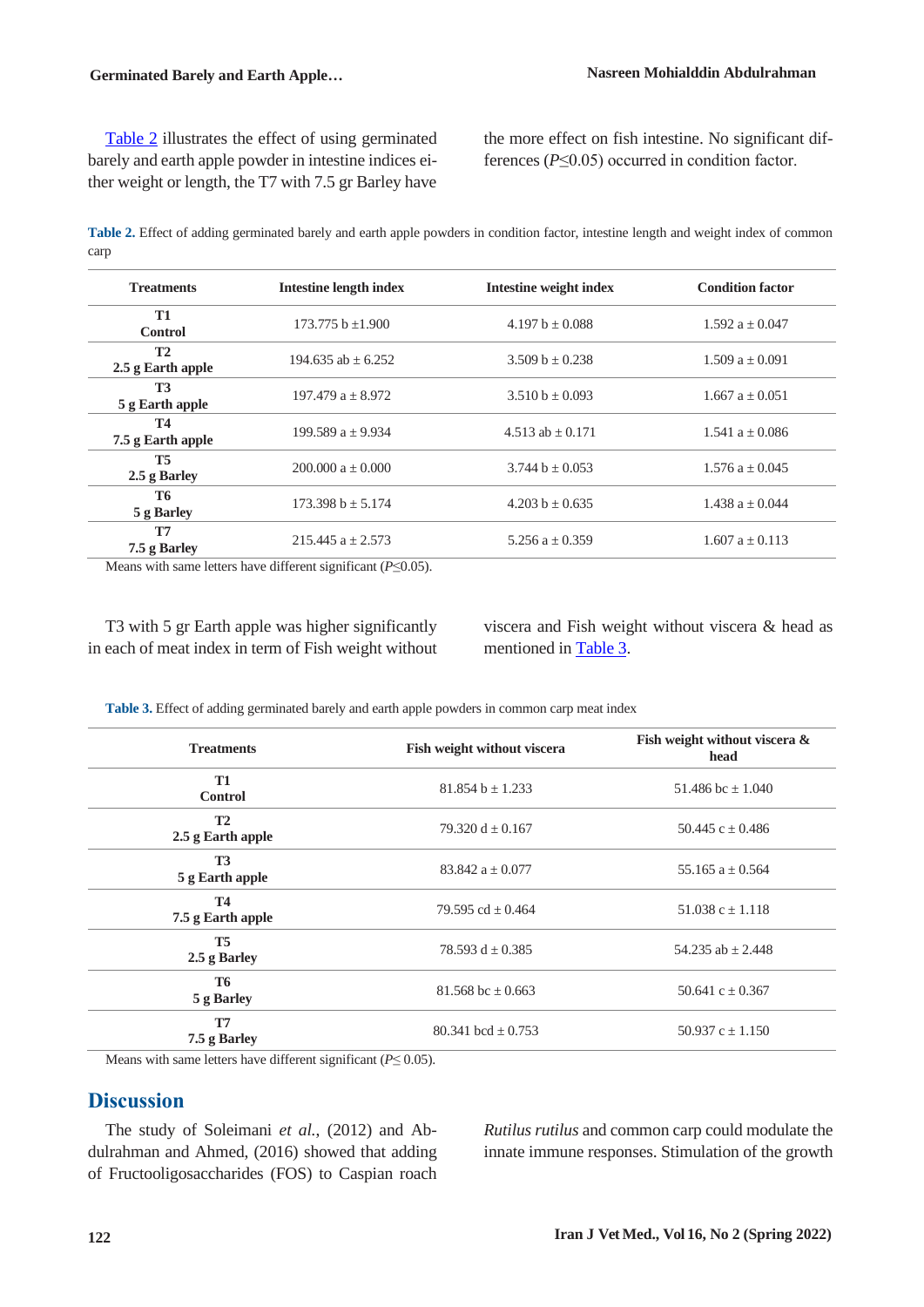of beneficial bacteria can be due to the immunostimulatory nature of prebiotics such as lactic acid bacteria and *Bacillus* spp., which possess cell wall components such as lipopolysaccharides that have immunostimulatory properties (Zhang *et al.*, 2011). The encouraging outcomes of rainbow trout growth and biochemical tests and favorable feed conversion mean that testing higher concentrations of the ProfeedR prebiotic substance would be worthwhile used by Řehulka *et al.*, (2011).

These results are due to the presence of a highcontent earth apple of the inulin and FOS (Fructooligosaccharides), which improves growth performance and enhances the immune response by modifying the social formation of the enteric flora in favor of beneficial bacteria through the creation of the appropriate environment and the basis for the growth and reproduction of beneficial bacteria (Iraporda *et al.*, 2019). Inulin is a functional food with varying properties, and its effect appears stable and increases with increasing doses. The change caused by prebiotic may be from the enhancement and domination of beneficial organisms of bacteria lactobacilli or bifidobacterium that have rivaled harmful microorganisms over place and food or have reduced their metabolic processes by stimulating the non-specific immune response of the host (Jirayucharoensak *et al.*, 2018).

Based on the results of Sleman *et al.* (2021), supplementation of Chlorella and germinated barley in diet can affect some blood and biochemical parameters. Their results revealed that adding algae Chlorella and germinated powder in the fourth treatment significantly affects hemoglobin and red blood corpuscles. A significant difference observed in the Hepatosomatic and Gillsomatic indices, T5 with 20 % germinated barely, was significantly different in each of Spleen somatic and Kidney somatic, so *Chlorella* can be considered a good choice a supplement and additive for fish diets. Because of high

crude protein levels, it possesses a significant concentration of polysaccharides, lipids, minerals, and other bioactive components involved in many physiological activities.

In a study in Iraq about using of prebiotics and their sources in fish, Al-Asha'ab *et al.* (2014) compared Iraqi probiotics and FOS in common carp. They found significant differences for T5 (*P*≤0.05) in growth parameter, food conversion, feed efficiency ratio, and apparent coefficient digestibility ACD. Taher *et al.* (2018) used bay laurel's (*Laurus nobilis*) leaf extract as a source of prebiotic. According to their results, the better results were achieved by T2, where 2% of laurel leaf extract was added to fish food. Abedalhammed *et al.* (2020) added Jerusalem Artichoke Tubers (*Helianthus tuberosus* L.) powder and Sprout Germinated Barley powder to diets of young common carp fish (*Cyprinus carpio* L.) to detect the effect on their growth. The feed utilization criteria significantly outperformed both the third treatment, 7.5 gr/kg Jerusalem and the sixth treatment, 7.5 gr/kg, for FER, PER, and FCR; the same treatments recorded the best ratios for feed transfer significantly on all transactions. At the same time, the worst one was the control significantly for all treatments and all criteria.

# **Acknowledgments**

I would like Dr. Hazem Sabri for his helping, also thanks to dear M. Pola, Dr. Hemin Nuraddin, M. Hawkar, M. Vian, finally thanks to the university of Sulaimani/ College of veterinary medicine and college of agricultural sciences.

# **Conflict of Interest**

The author declared no conflict of interest for publishing this article.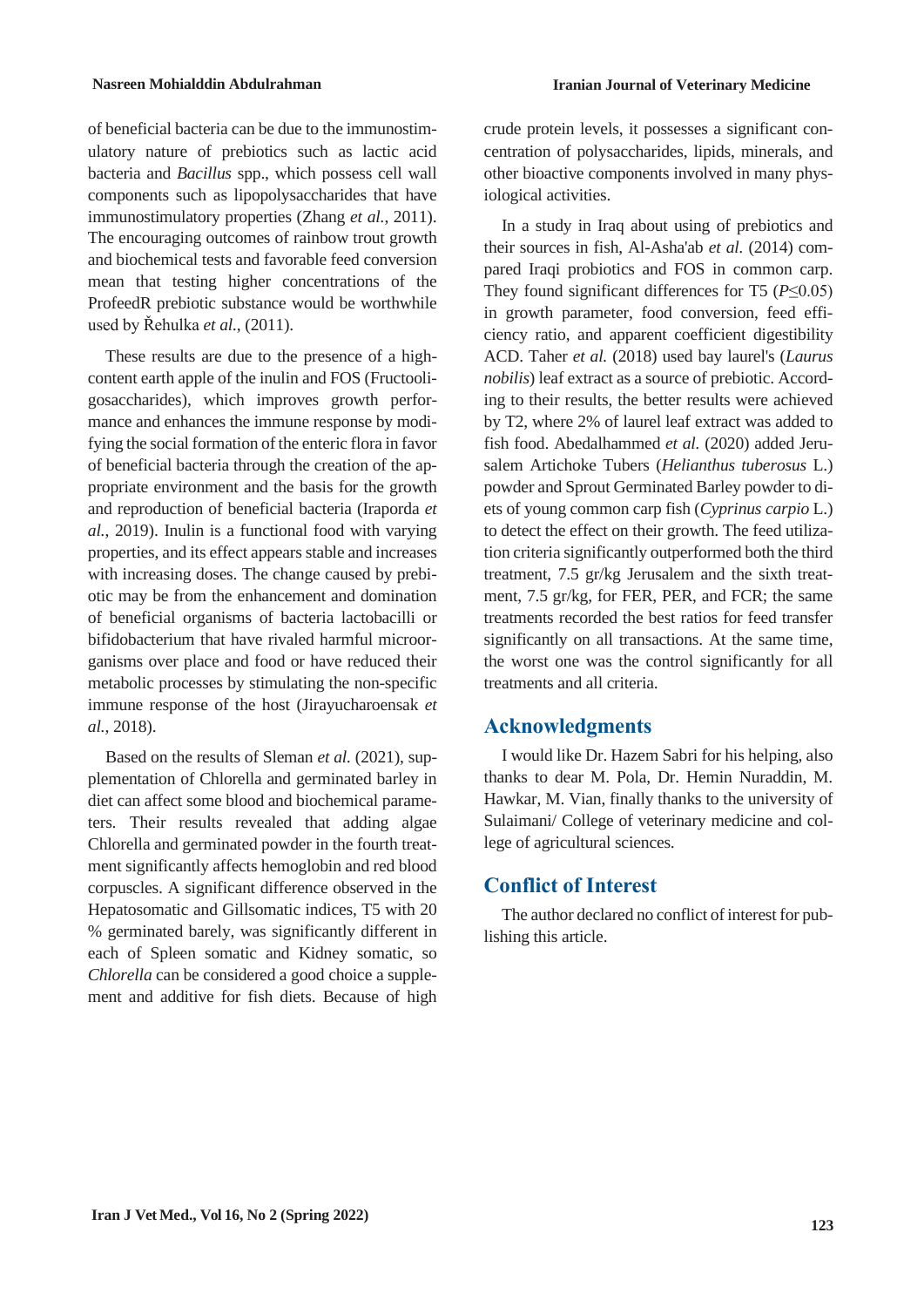# **References**

- Abdulrahman, N. M., & Ahmed, V. M. (2015). Comparative effect of probiotic (saccharomyces cerevisiae), prebiotic (fructooligosaccharide fos) and their combination on some differential white blood cells in young common carp (Cyprinus carpio L.). *Asian Journal of Science and Technology*, *6*(02), 1136-1140. [DOI:10.30539/iraqijvm.v40i1.131]
- Abdulrahman, N., Abid, S. H., Khidir, A. A., Omer, B. B., Hama Rasheed, D. B., & Baha Alddin, L. H. (2018). Effect of Adding Microalgae Chlorella sp. on Some Biological Parameters and Proximate Analysis of Common Carp Cyprinus Carpio L. *Iranian Journal of Veterinary Medicine*, *12*(3), 199-206. [DOI: 10.22059/ijvm.2018.244747.1004856]
- Abedalhammed, H.S., Abdulrahman, N.M., Qasim, M.A., Abdulateef, S.M., and Mohammed, T.T. (2020). Effect of adding Jerusalem artichoke (Helianthus tuberosus L.) and sprout germinated barley as a prebiotic in diets of common carp (Cyprinus Carpio L.) fingerling on growth performance and food utilization. *EurAsian Journal of BioSciences 14*: 3185-3191.
- Abilov, B., Isbekov, K., Assylbekova, S., Bulavina, N., Kulmanova, G., S. K, K., Nikolova, L. (2021). Evaluation of Production and Economic Performance of Farmed Carp Using Small Lake-Commercial Fish Farms System in Southeastern Kazakhstan. *Archives of Razi Institute, 76*(4), 1143-1154. [DOI: 10.22092/ari.2021.355785.1722]
- Al-Asha'ab, M., Mohammad, S., Al-fathly, M., & Neamah, Y. (2014). Effect of Using Probiotics with Prebiotics in Growth Indicia and Some Physiological Characters for Fingerlings Common Carp Cyprinus carpio L. *Research Journal of Biotechnology, 8*(2), 44- 50. [DOI:10.24126/jobrc.2014.8.2.329]
- Ali, M. S., Elnaz, M., & Ladan, N. (2016). Prebiotic effect of Jerusalem artichoke (Helianthus tuberosus) fructans on the growth performance of Bifidobacterium bifidum and Escherichia coli. *Asian Pacific Journal of Tropical Disease*, *6*(5), 385-389. [DOI:10.1016/S2222-1808(15)61053-2]
- Barta, J., & Pátkai, G. (2007). Chemical composition and storability of Jerusalem artichoke tubers. *Acta Alimentaria, 36*(2), 257-267. [DOI:10.1556/aalim.36.2007.2.13]
- Canada, G. o. (2021). *Contact Agriculture and Agri-Food Canada*. Agriculture and Agri-Food Canada, 1341

Baseline Road, Ottawa, ON K1A 0C5. https://agriculture.canada.ca/en/contact-agriculture-and-agri-foodcanada

- Faghfoori, Z., Shakerhosseini, R., Navai, L., Somi, M.H., Nikniaz, Z., Abadi, A. (2014). Effects of an Oral Supplementation of Germinated Barley Foodstuff on Serum CRP Level and Clinical Signs in Patients with Ulcera-tive Colitis. *Health Promotion Perspectives, 4*(1), 116-121.
- Gonzalez, N. J., Adhikari, K., & Sancho-Madriz, M. F. (2011). Sensory characteristics of peach-flavored yogurt drinks containing prebiotics and synbiotics. *LWT-Food Science and Technology*, *44*(1), 158-163. [DOI: 10.1016/j.lwt.2010.06.008]
- Iraporda, C., Rubel, I. A., Manrique, G. D., & Abraham, A. G. (2019). Influence of inulin rich carbohydrates from Jerusalem artichoke (Helianthus tuberosus L.) tubers on probiotic properties of Lactobacillus strains. *LWT*, *101*, 738-746. [DOI:10.1016/j.lwt.2018.11.074]
- Jirayucharoensak, R., Khuenpet, K., Jittanit, W., & Sirisansaneeyakul, S. (2018). Physical and chemical properties of powder produced from spray drying of inulin component extracted from Jerusalem artichoke tuber powder. *Drying Technology*, *37*(10), 1215-1227. [DOI:10.1080/07373937.2018.1492934]
- Johansson, E., Prade, T., Angelidaki, I., Svensson, S. E., Newson, W. R., Gunnarsson, I. B., & Hovmalm, H. P. (2015). Economically viable components from Jerusalem artichoke (Helianthus tuberosus L.) in a biorefinery concept. *International Journal of Molecular Sciences*, *16*(4), 8997-9016. [DOI:10.3390/ijms16048997] [PMID] [PMCID]
- Rastall, RA. (2000). *Emerging prebiotics. In LFRA Ingredients Handbook: Prebiotics and Probiotics*. Edited by Gibson, G.R., Angus, F.J. Surrey: Leatherhead Food, 69-83.
- Řehulka, J., Minařík, B., Cink, D., & Žalák, J. (2011). Prebiotic effect of fructooligosaccharides on growth and physiological state of rainbow trout, Oncorhynchusmykiss(WALBAUM). *Acta Universitatis Agriculturae et Silviculturae Mendelianae Brunensis*, *59*(5), 227-235. [DOI:10.11118/actaun201159050227]
- RingØ, E., Olsen, R. E., Gifstad, T. Ø., Dalmo, R. A., Amlund, H., Hemre, G. I., & Bakke, A. M. (2010).